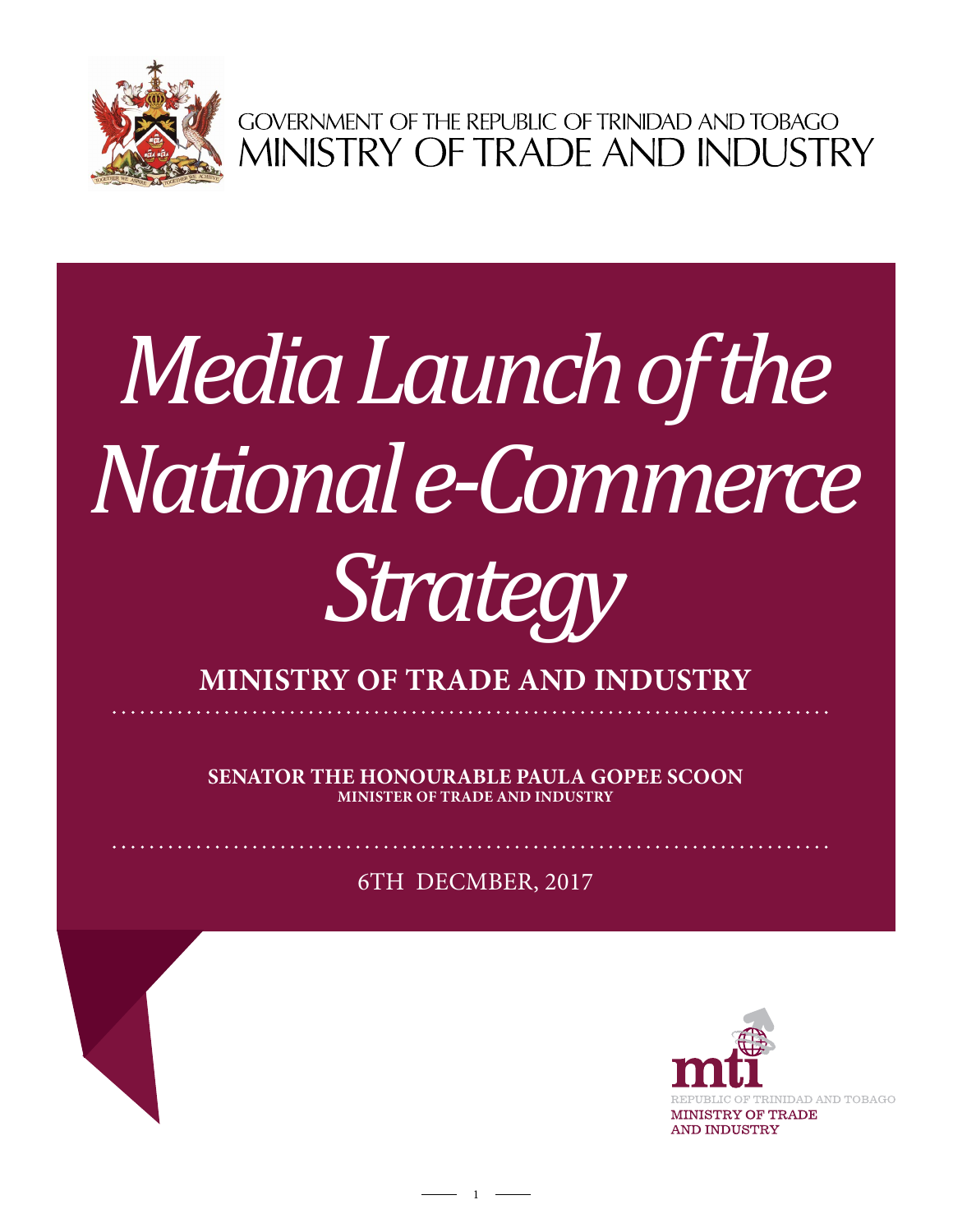The Cabinet of Trinidad and Tobago in November 2017 approved a National e-Commerce Strategy for immediate implementation.

The Government understands that E-commerce is crucial to the sustained economic development of any modern economy and believes if properly developed and harnessed locally, it can be a key driver for economic growth in Trinidad and Tobago by enhancing the competitiveness and efficiency of firms as well as allowing them to expand their market reach.

Globally, the online purchasing of goods and services now amount to an estimated 6.5% of global GDP and employs approximately 100 million persons. The United Nations Conference on Trade and Development (UNCTAD) estimates that worldwide e-commerce sales are approximately US\$ 200 billion per annum with over 380 million consumers making online purchases on a daily basis.

While it is understood that e-commerce has to be driven by the private sector (which owns and operates actual businesses), it is the role of the Government to ensure that businesses and consumers are afforded the necessary resources to derive tangible benefits from e-commerce. This involves establishing an enabling environment inclusive of a comprehensive legal and regulatory framework that fosters business and consumer confidence in the establishment of a larger digital economy.

The strategy therefore outlines the way forward for key stakeholders in the public sector including the Ministries of National Security, Finance, Trade and Industry and Public Administration and Communication among others to:

- implement an Electronic Funds Transfer (EFT) Framework;
- increase the use of e-commerce by domestic businesses as a channel for selling goods and services to consumers locally, regionally and internationally; and
- enhance consumer awareness and confidence in e-commerce.

During the Implementation of the Strategy, the Ministry of Trade and Industry will work closely with designated Ministries to ensure the accomplishment of associated milestones in a timely manner. More specifically, for this strategy to be successful we will ensure:

- the full Proclamation of the Data Protection Act and Electronic Transactions Act by 2018, and
- the enactment of Cybercrime Legislation by the Ministry of National Security by 2019.

## **Electronic Funds Transfer (EFT)**

A major requirement for e-commerce to flourish locally is the implementation of e-payments by the Government (which would allow the government to make and receive payments electronically beyond the existing limited means). In this regard, the Ministry of Trade and Industry is working very closely with the Ministry of Finance (Treasury Division) to implement what is referred to as an Electronic Funds Transfer Framework and an international consultant has already been recruited to assist in this task.

Among other things, the Consultant shall be responsible for working with the Treasury Division to operationalize the Exchequer and Audit (EFT) Regulations, 2015 and assisting in the procurement of a service provider to build and operate an e-payment gateway for GORTT.

Trinidad and Tobago is well poised to take advantage of the opportunities which e-commerce brings. The Government of Trinidad and Tobago has approved a draft National ICT Plan for the period 2017-2021 for which national consultations are being pursued.

In addition, according to the World Economic Forum Global Technology Index, Trinidad and Tobago is currently ranked 25th out of 139 countries in mobile penetration and 16th out of 139 in fixed broad band internet tariffs. In addition, we are aware that already a large number of persons have already sought online solutions to either start or grow their business via social media platforms and e-banking services are increasingly being used by citizens.